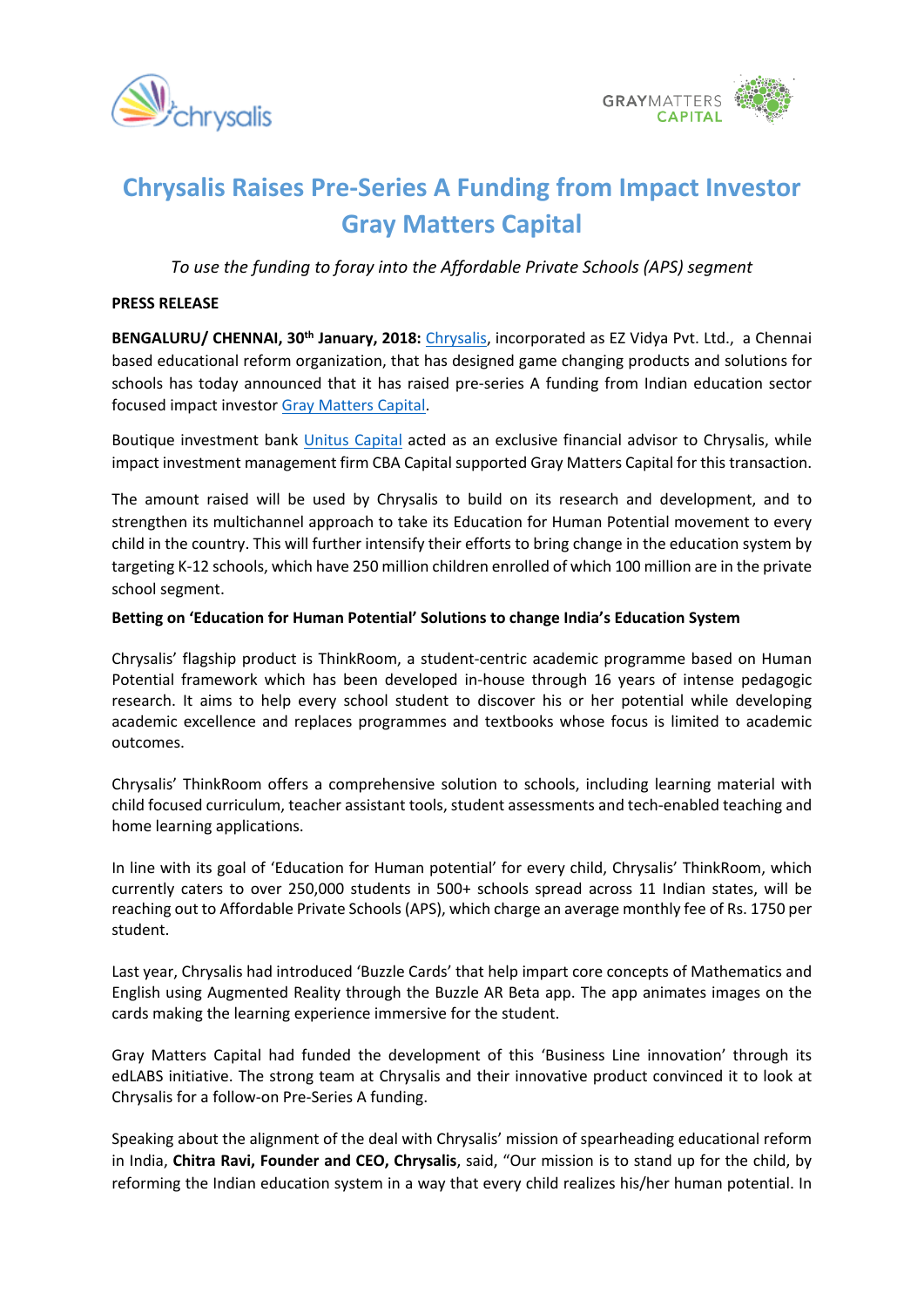



our estimation, we have more than 15,00,000 schools failing in this regard. We have established a roadmap to bring in a fundamental change in the system by engaging 5 principal mediums - policy makers, government schools, private schools, parents and public, by open-sourcing our intellectual property selectively. We are committed to this mission and were seeking investors who were aligned to it. We found the right fit in Gray Matters Capital, which has a vision to transform human lives using education as a medium."

"We see Chrysalis as one of the most innovative, mission driven and student centric educational enterprises in India, which has the potential of bringing about a tangible change in the way education is imparted in our schools. This investment is a validation of the work put in by Chitra and her team in addressing the critical need to improve quality across the education spectrum. We are proud to fund a woman led enterprise like Chrysalis" said **Ragini Bajaj Chaudhary, India CEO, Gray Matters Capital**, outlining the investment rationale.

**Eric Savage, Co-Founder and CEO of Unitus Capital** added, "We are privileged to have had the opportunity to work with Chrysalis on this fund raise. We believe in the vision that Chitra and her team has set out to create immense value in the education sector in India. Unitus Capital is proud to be associated with this transaction and we remain committed to ensure access to capital to the sector."

### **Notes to the Editor**

### **About Chrysalis**

Chrysalis is a Chennai based learning solutions provider to schools and children. It's flagship product ThinkRoom is a progressive learning and assessment solution adopted by forward thinking schools, replacing existing pedagogy. Chrysalis is currently present in 11 states, in 500+ schools and ~250,000 students. For more information, visit [www.chrysalis.world/](http://www.chrysalis.world/)

### **About Gray Matters Capital**

Gray Matters Capital (GMC) is an Atlanta based impact investor with a mission to support *"An education leading to a more purposeful life for 100 million women by 2036."* In India, it invests in forprofit education ventures with a focus on access to affordable quality education and on employability leading to a future job ready workforce with 21st century skills. Investments in education focused funds; enterprises with break through solutions in education with its edLABS initiative; building markets through ecosystem development and providing value beyond capital through portfolio management constitute the key focus areas of its India strategy. To know more, visit [www.graymatterscap.com](http://www.graymatterscap.com/)

#### **About Unitus Capital**

Unitus Capital is a boutique investment bank focused on raising debt and equity for impactful businesses across various sectors such as; microfinance, other financial institutions, affordable healthcare, affordable education, agriculture, renewable energy, technology and women empowerment. Till date, Unitus Capital has raised over USD 1.6 billion in debt and equity for approximately 80 social enterprises across India, Australia, Philippines and Cambodia. To know more about Unitus Capital, visit<http://www.unituscapital.com/>